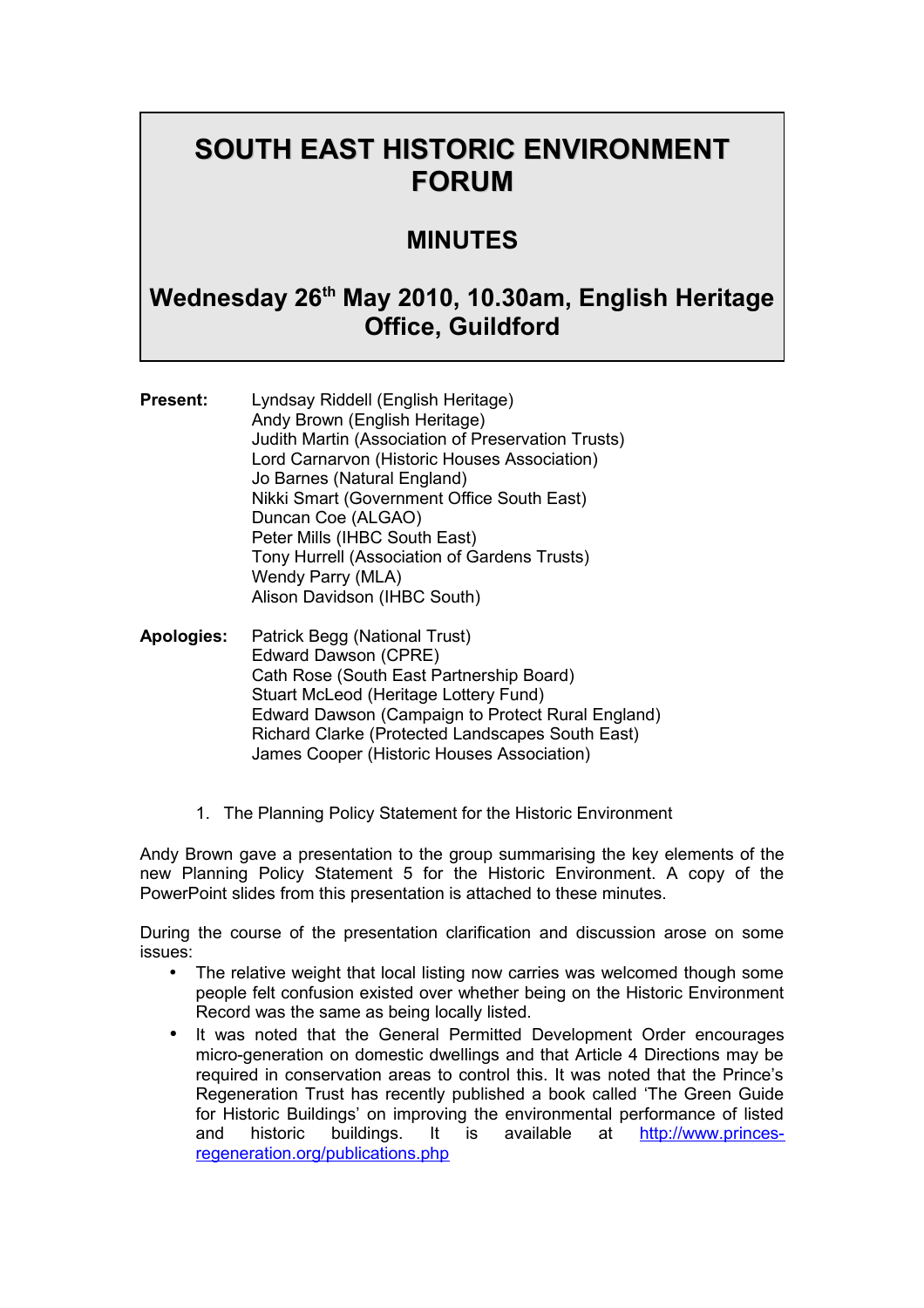- It was stressed that the single most important point regarding the PPS and climate change is that you should not end up having to choose between the sustainability agenda and the heritage asset if you plan properly and in advance for any necessary changes. In addition you should always be able to make the case that keeping an asset in use reduces the consumption of building materials and energy and reduces waste.
- It was generally believed/hoped that even if regional planning as it currently exists is abolished, something at a higher level than the LPA will be required as infrastructure issues are cross-boundary.
- The making of Article 4 Directions has been simplified there are no longer Article 4(1) and 4(2) and simply one Article 4 Direction. Further information is on CLG website.
- Given that the PPS is based almost entirely on assessing significance it should be recognised how difficult this is to do with the current list descriptions most areas still work with. English Heritage is hoping to undertake projects to revise list descriptions in the future and is seeking feedback on the improvements required for prioritising action on this.
- There was a general feeling that the PPS places more responsibility onto LPAs for decision making and there are concerns on how decisions can be defended as an assessment of significance is so subjective. Case law that comes forward in the next few months will do a lot to clarify this.
- The 'neutral' effect was discussed policy HE9.5. Andy advised that he does not believe doing no harm is now acceptable as LPAs are encouraged to seek enhancement if replacing a structure. Those representatives of LPAs felt this would possibly lead to a higher number of appeal cases in the future – again it will start to be determined by forthcoming case law.

#### **English Heritage training and guidance on the new PPS:**

Regional team members are available to provide training on the PPS. EH advisers are attending COGs meetings and we are willing to visit individual LPAs to present to groups of planners, conservation officers and other staff or members as deemed necessary. **IHBC and ALGAO representatives are requested to pass on this message through their networks. Requests should be made via Lyndsay Hughes and we will do all we can to set these up.**

In addition, EH is aware that insufficient HELM training was made available in the region when the PPS was launched and at least one additional seminar has been organised for  $20<sup>th</sup>$  July 2010. Initial information is on [www.helm.org.uk](http://www.helm.org.uk/) with full details to follow. The event will primarily be for those on the waiting list with some additional space for new registrations.

2. Heritage Counts 2010

Lyndsay outlined briefly the structure of Heritage Counts 2010 in a brief paper, attached to these minutes. It was noted and agreed.

#### 3. Historic Environment Strategy

Andy outlined the thinking behind the paper he circulated on working towards a regional Historic Environment Strategy - attached to these minutes. The following comments and points of discussion were noted:

- A review of SE HEF membership would be required if the proposal went ahead in order to ensure the strategy were truly representative.
- Meeting frequency and full commitment of all members would also be required if it were to succeed.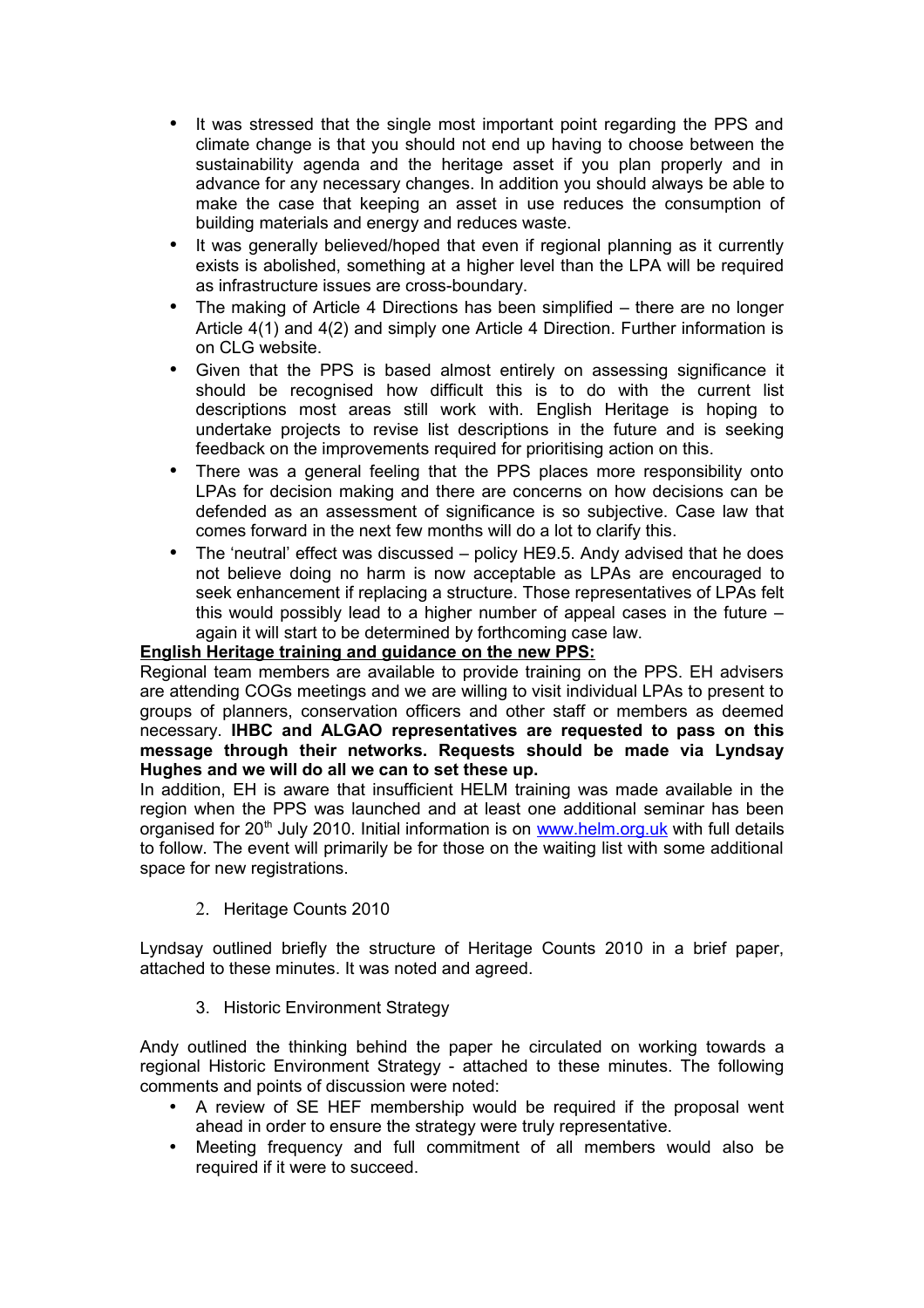- Duncan reported that West Berks had been creating a Historic Environment Action Plan locally via the West Berks HEF, which has been a very positive process thus far. Bucks and Isle of Wight have done similar exercises. Duncan therefore felt a regional strategy would be very useful in giving a nested approach at different geographical scales. He did report, however, that ALGAO SE responses were less positive in general, as there is a feeling of fatigue with strategies and doubts over the possibility of really pulling together the strategy to become something meaningful.
- Attendees also questioned what a regional strategy would actually deliver. Andy responded that the intention would be to give hooks for spatial plans and investment plans to link to the strategy and therefore be the means of delivery. The audience would be whatever the successor to the IRS is and the LDFs at local level – core strategies etc.
- How the strategy would be structured was also discussed perhaps around themes, such as distinctiveness of sub-regional areas of the region, areas that can benefit from heritage-led regeneration etc. It was noted, however, that the SE is a very large and diverse region so a substantial evidence base would be required. At the same time the document needs to be tight and distinct to attract attention and be truly useful.
- Natural England was very positive about the idea of a regional strategy in order to help make funding decisions. MLA also endorsed the approach of a regional strategic overview that the entire sector endorses.
- Caution was expressed on creating a regional document at a time when regional structures are being suspended by the new government, although the general view was that some overarching regional structures (even if not known as regions) will need to exist to contextualise local work.
- AB expressed his desire for any strategy to cut across silos and to embrace the full spectrum of the historic environment, including museums, artefacts, landscapes etc.
- Concerns were expressed about regional documents that have not always embraced the full region. Many tend to focus on specific themes and areas and some places, generally regarded as 'doing alright', 'wealthy', AONBs and landscapes etc are not really included in such documents – these too need to be included so it is truly representative. Housing and development pressures faced might be one theme under which such areas could be better incorporated.
- A strategy directly aimed at inviting a consistency of approach to the historic environment in LDFs would be welcome.
- The life of the strategy would probably be around 5 years and it was felt it would have to be done soon in order to be proactive and relevant.
- By email, Richard Clarke and Stuart McLeod expressed welcome to the proposal in general. Cath Rose and Richard Clarke did express caution about the future of regional structures, funding and relevance of anything at the regional level given the new government's localism agenda.

In summary, it was noted that the SE HEF is interested in and keen to work up this proposal further. At that stage it could then be consulted on more widely with the representative's constituents to gain wider commitment to proceeding with the project. The more detailed proposal will need to firmly state the benefits to local authorities and other partners of participating in the project.

5. News and Updates

**ALGAO** – awaiting detailed plans on local government from the Coalition Government, including levels of cut LPAs will face. General feeling the teams in the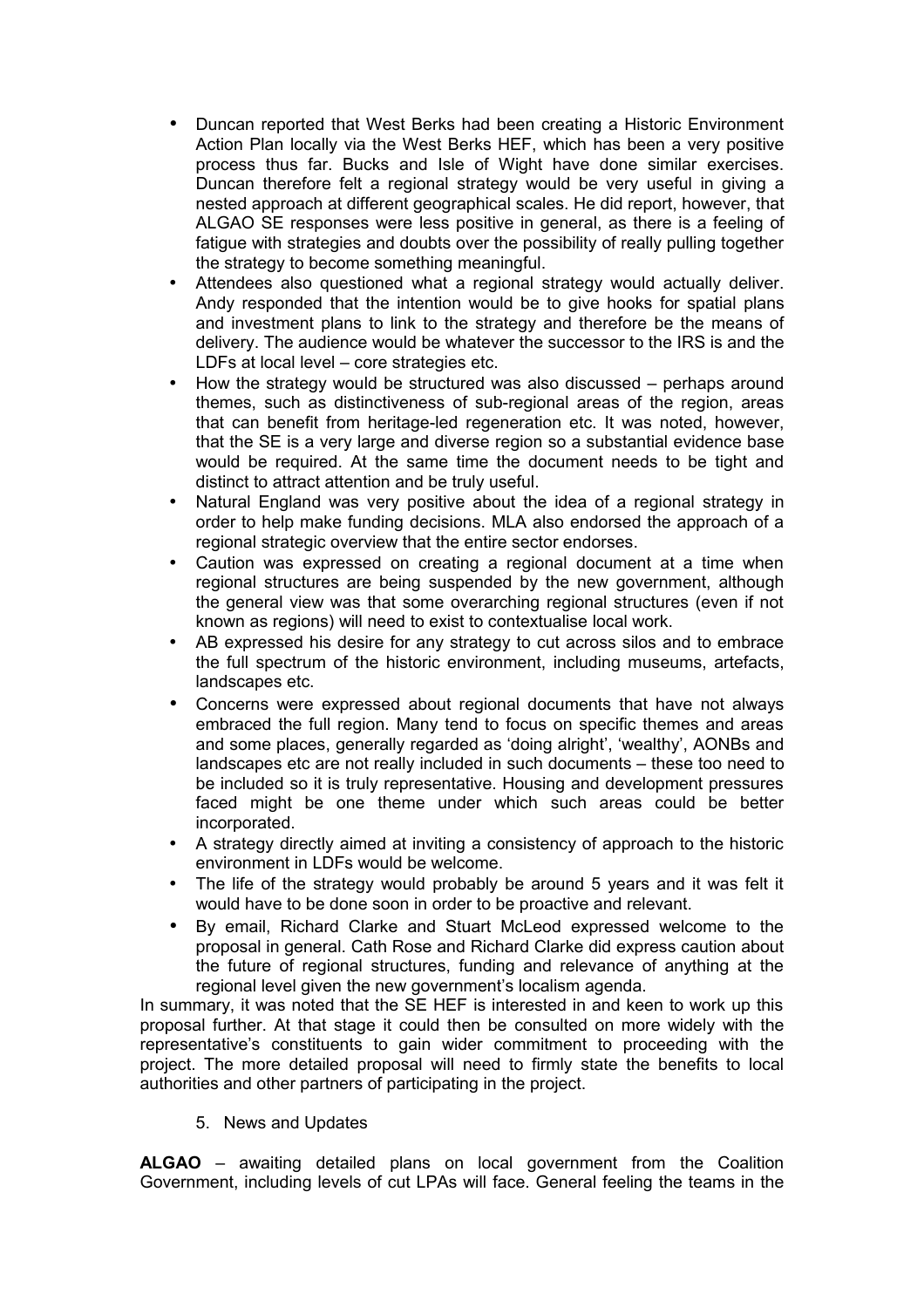SE region are already reduced as far as conceivably possible before drops in service become evident.

**AGT** – hoping to work with LPAs on local listing projects and feed their research into HERs – PPS5 provides new hooks for this. Also reported that a new national database on historic parks and gardens (more than just those registered ones) now exists at [www.parksandgardens.ac.uk](http://www.parksandgardens.ac.uk/)

**MLA** – required to make 3% in year cuts by the new Government. Their major priority is to secure the future of 'Renaissance' after this financial year when it is currently due to end. Also working on the Milton Keynes South Midlands growth area and plans for cultural provision there.

**Natural England** – have a capital budget freeze now in place, however the Higher Level Stewardship budget and Building Restoration Fund are not affected. Special Projects funding is likely to be the most affected and is officially 'under review'. It was noted that across Europe there is a pull towards not including historic environment in HLS and Natural England is working to show the really demonstrable benefits it has been able to deliver in order to secure continuation of funding in the future.

**HLF** – Andy reported for Stuart that the proportion of funding to HLF from the lottery is to increase but that they too face tough times ahead in ensuring their administration costs to not exceed 5%.

**National Trust** – regional re-structuring is underway and a new South East region will be created that merges the existing Thames and Solent region with the existing SE region – it is effectively both London and SE government office regions. The NT is also centralising their expert teams to Swindon to act as a consultancy to local properties that wish to excel and develop their offer.

**IHBC** – a new corporate plan for the next 5 years is being produced currently.

#### **English Heritage:**

- EH website has been revamped see [www.english-heritage.org.uk](http://www.english-heritage.org.uk/) and note the new sections for public and professional audiences. New south east regional pages at [http://www.english-heritage.org.uk/about/working](http://www.english-heritage.org.uk/about/working-locally/south-east/)[locally/south-east/](http://www.english-heritage.org.uk/about/working-locally/south-east/)
- EH is very keen to offer support to new Champions Lyndsay will e following up on this later in the summer but if you wish to get in touch to make requests of us for this please do so.
- A summary of activity by Heritage Skills Network was circulated and is attached to these minutes.
- The National Heritage Protection Plan is under pre-consultation in June please see [http://www.english](http://www.english-heritage.org.uk/professional/designation/national-heritage-protection-plan/)[heritage.org.uk/professional/designation/national-heritage-protection-plan/](http://www.english-heritage.org.uk/professional/designation/national-heritage-protection-plan/)
- EH too has to accommodate 3% in year cuts and this will be partly met by an immediate recruitment freeze on all posts outside of visitors operations.
- HELM lists all the current training available and new publications since our late meeting can be downloaded at <http://www.helm.org.uk/server/show/category.19703>
- Forthcoming EH guidance includes 'Transfer of Local Authority Heritage Assets' (July 2010), 'Constructive Conservation in Conservation Areas – Transforming Local Places' (November 2010), 'Stopping the Rot' updated guidance (November 2010) and 'Local Designation' guidance (late 2010).
- Forthcoming events to note include: the IHBC School takes places in London this summer, Baroness Andrews will speak at this; Heritage Open Days are 9-  $12<sup>th</sup>$  September this year; National Heritage Champions Conference  $15<sup>th</sup>$ November in London.